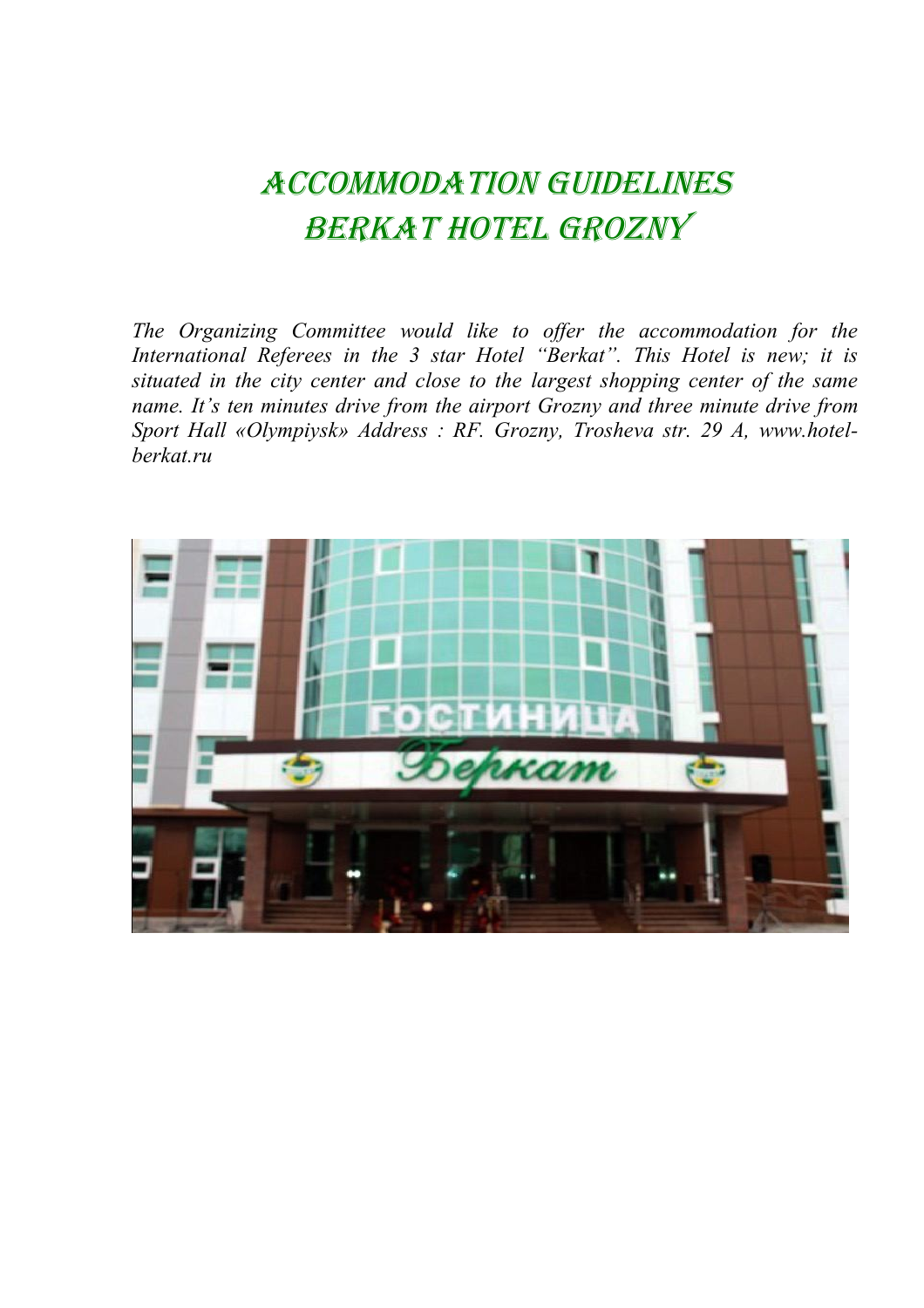







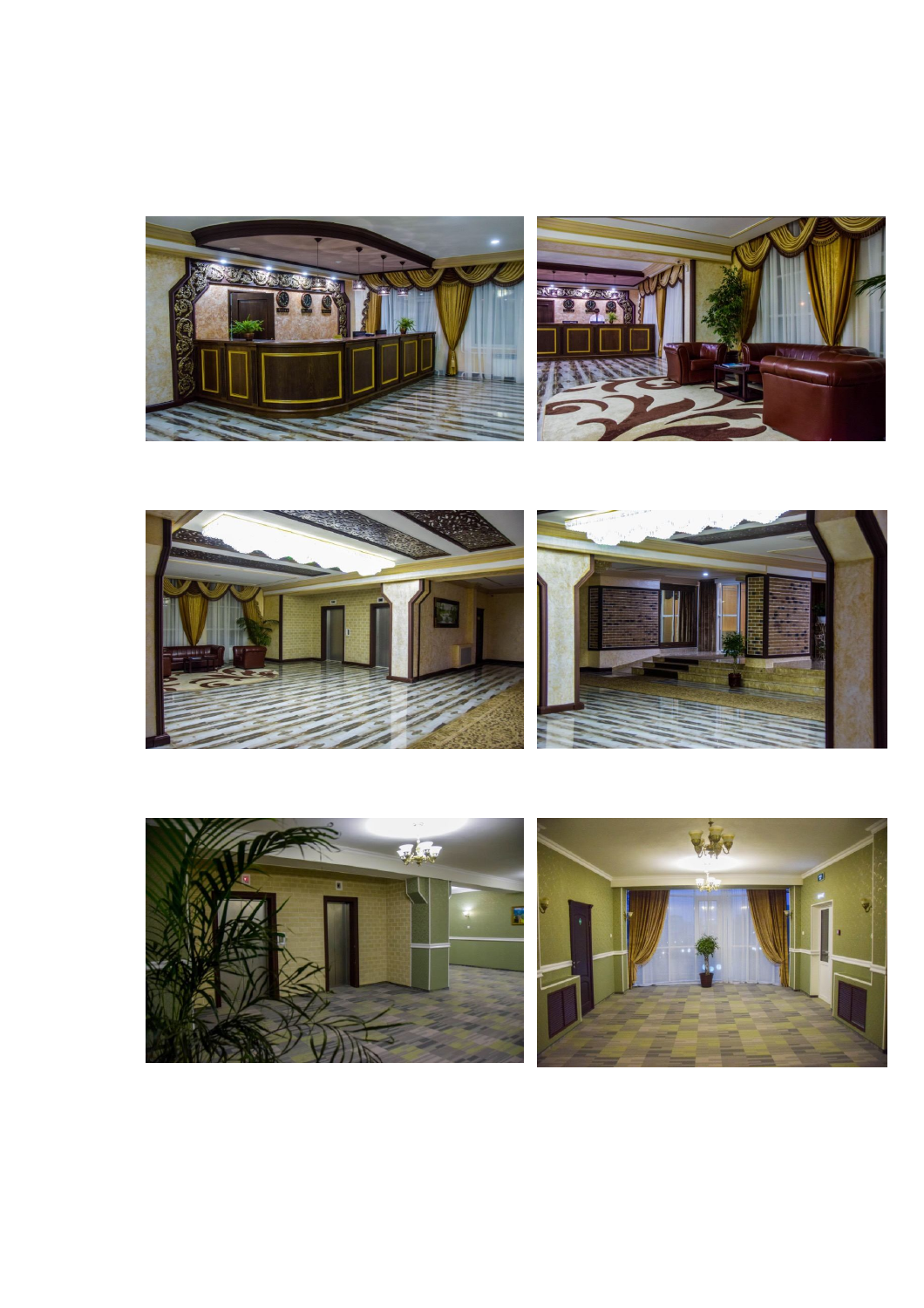# *Standard single room*

*with a single bed and a shower.. Room features: climate control, 32 inch LCD TV Wi-Fi, In-room safe Mini bar, a tea set Bathroom facilities: Bathrobes, towels, slippers cosmetic mirror, hygiene items hairdryer, scales*



## Price: 45 Euro per room per night including breakfast and TAX.

*Standard twin room with a two Beds and a shower.. Room features: climate control, 32 inch LCD TV Wi-Fi, In-room safe Mini bar, a tea set Bathroom facilities: Bathrobes, towels, slippers cosmetic mirror, hygiene items hairdryer, scales*



Price: 63 Euro per room per night including breakfast and TAX.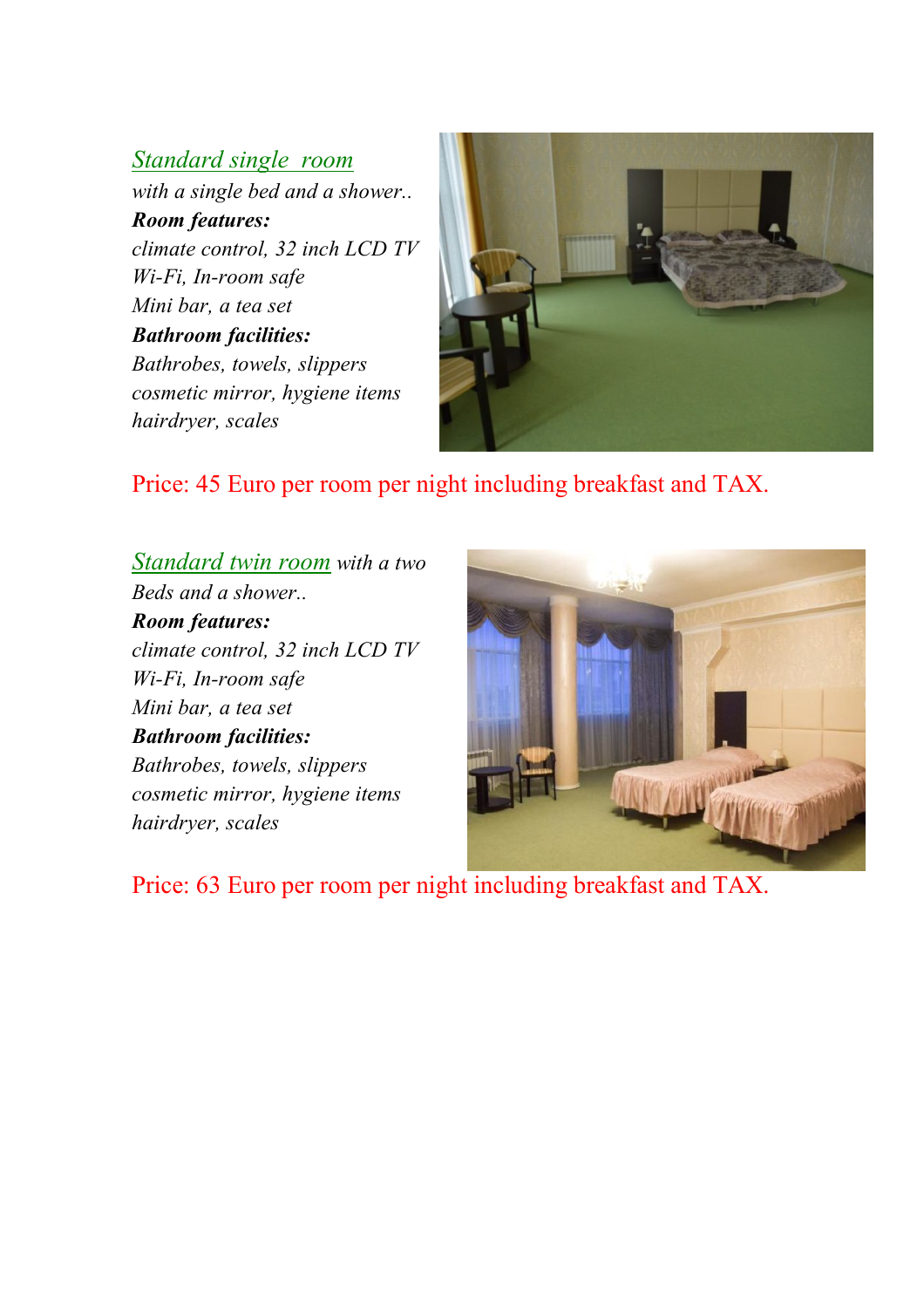#### *Deluxe room- large room with twin beds.*

*Room features: climate control 32 inch LCD TV Wi-Fi In-room safe Mini bar a tea set Bathroom facilities: bathrobes towels slippers cosmetic mirror hygiene items hairdryer, scales*



# Price: 69 Euro per room per night including breakfast and TAX.

*Luxe room consists of two separate rooms: living room; bed room; bathroom.*

*It can accommodate up to two people. Room features: climate control 32 inch LCD TV Wi-Fi In-room safe Mini bar a tea set Bathroom facilities: bathrobes towels slippers cosmetic mirror hygiene items hairdryer, scales*



Price: 82 Euro per room per night including breakfast and TAX.